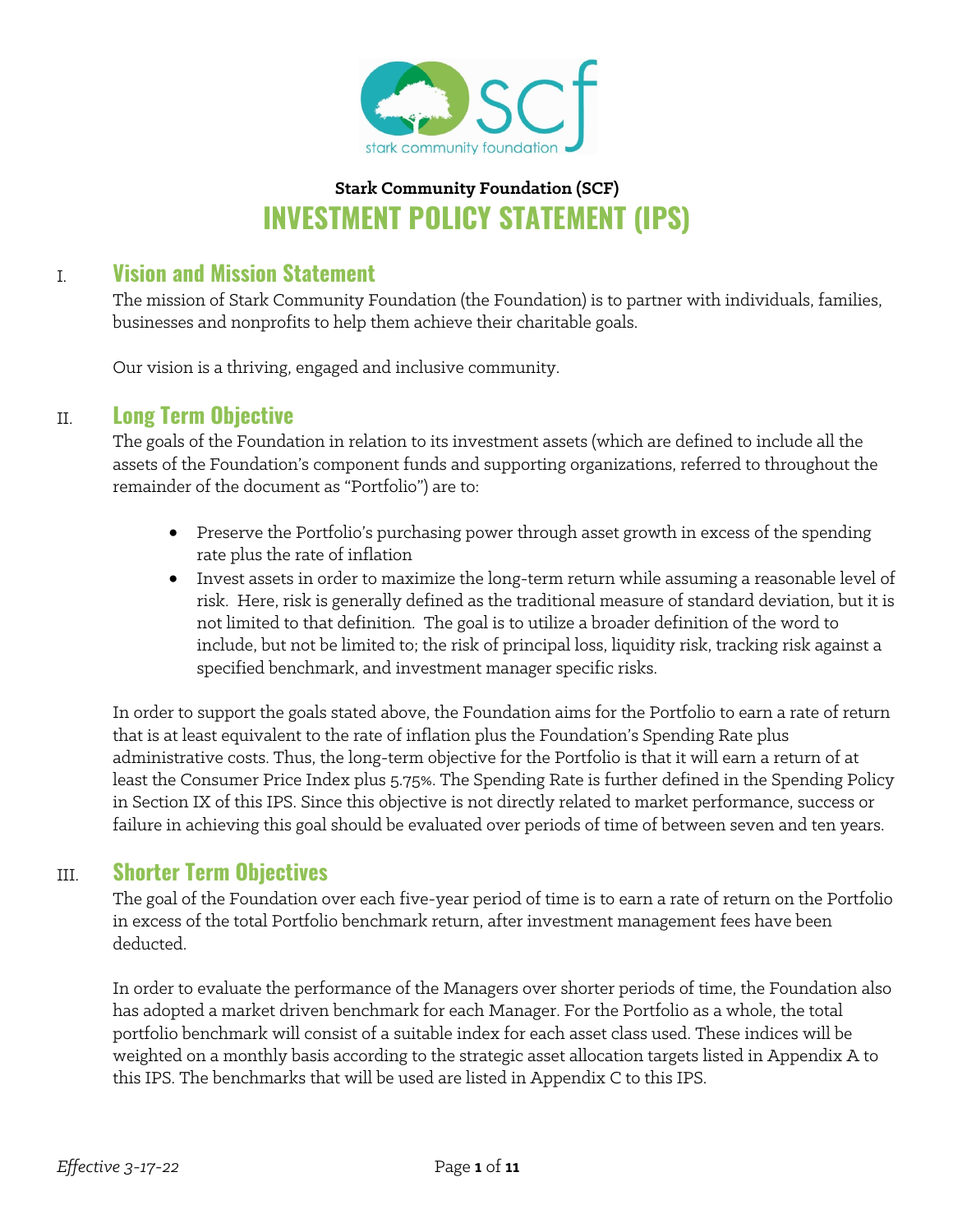## IV. **Legal and Regulatory Framework**

SCF is subject to Ohio's Uniform Prudent Investment Act (UPIA) which has established standards of procedural prudence over those acting in a fiduciary capacity for a non-profit organization's funds, including:

- A. The duty to act solely in the interest of the fund.
- B. The duty to manage and maintain reasonable expenses.
- C. The duty to develop written investment policies and objectives.
- D. The duty to satisfy the Prudent Expert Rule by retaining professional investment managers and consultants.
- E. The duty to diversify the assets of a fund to minimize the risk of a large loss, unless it is clearly not prudent to do so.
- F. The duty to avoid conflicts of interest.

## V. **Roles and Responsibilities**

- A. **SCF Investment Review Committee (IRC)** is a volunteer committee whose members are appointed by SCF's Distribution Committee and Board of Directors. The IRC reviews SCF's investments on a quarterly basis in meetings with the Investment Consultant; recommends investment policies; monitors adherence to the approved IPS; decides on selection, retention, and termination of Investment Managers; advises on selection of Investment Consultants and Custodians; monitors investment expenses; meets periodically with the professional Investment Managers; and advises SCF on any other investment-related matter that comes to its attention.
- B. **SCF Staff** are responsible for the day-to-day administration of the IPS and work closely with the Investment Consultant to implement the decisions made by the IRC. SCF Staff also provide administrative support to the IRC.
- C. **Investment Managers** are professional firms hired to perform asset management duties to a specific style mandate, along with other investment services. Each firm's responsibilities include adherence to this IPS and to the terms of its contract with SCF. All Managers are responsible for:
	- 1. Acting in accordance with "prudent man" principles with respect to the management of the Foundation's assets.
	- 2. Immediately reporting in writing, any violations of this IPS.
	- 3. Immediately reporting any findings against the firm or its principals, either by the SEC or any other regulatory authority. In addition, any lawsuits brought against the firm or its principals should also be immediately reported to the Foundation.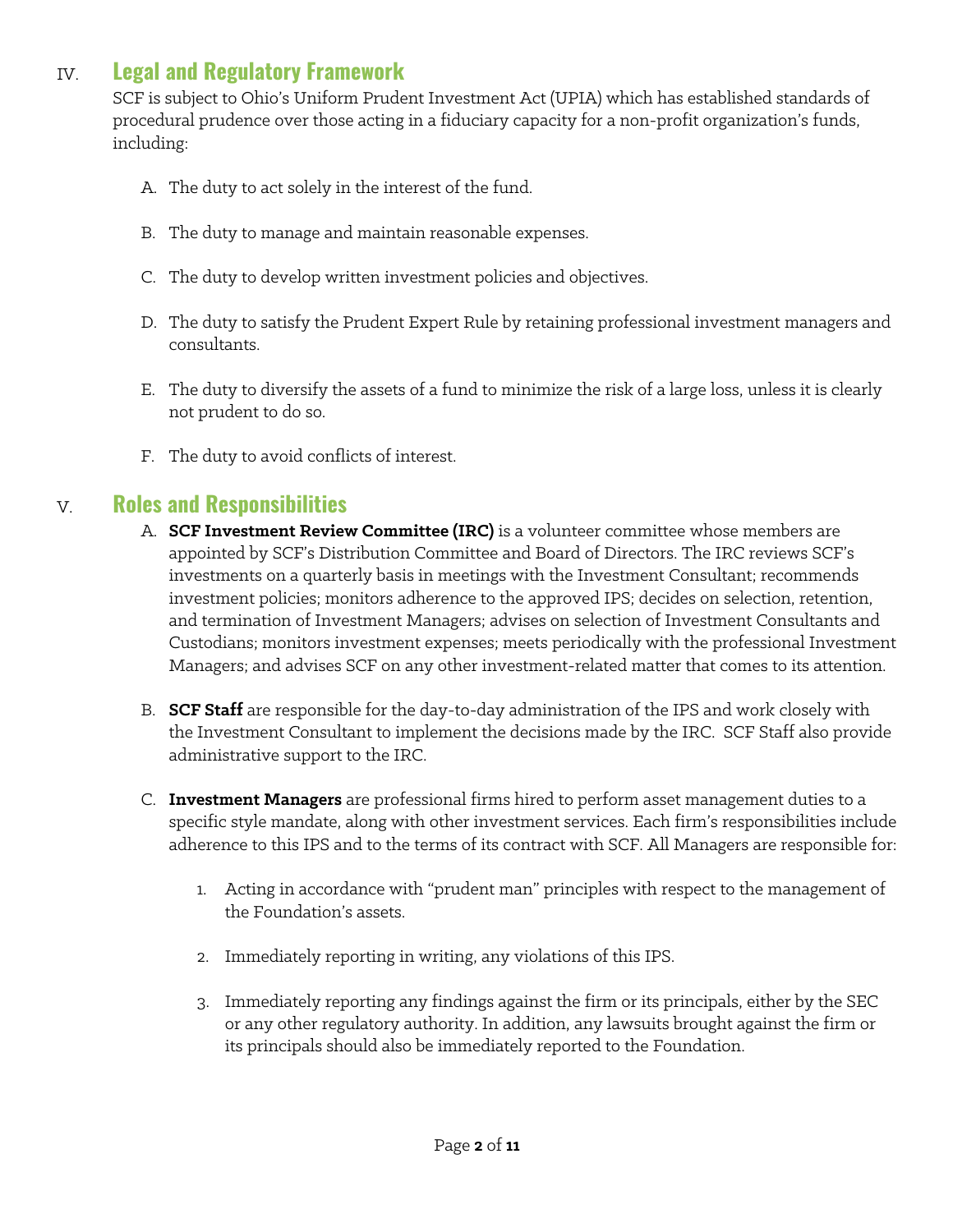- 4. Preparing quarterly written statements, including past actions taken in the portfolio, future expected changes, and the impact of any changes on fund performance, relative to a specified benchmark over the past quarter.
- 5. Attending meetings with the IRC and Staff as needed.
- 6. Immediately communicating all pertinent changes in the Manager's firm to the Foundation. This includes, but is not limited to:
	- Changes in personnel involved in the Foundation's relationship
	- Changes in Manager's ownership
	- Changes in senior investment professionals' responsibilities
	- Changes in Manager's investment style
	- Changes in Manager's fees
- 7. Adhering to the investment strategy or style for which the Manager was selected.
- D. **Trustee Banks** are licensed trust companies doing business in Stark County and which have adopted the Amended Resolution and Declaration of Trust Creating Stark County Foundation.
- E. **Custodian(s)** is a professional firm hired to provide asset custody and other services. Each firm's responsibilities include adherence to this IPS and to the terms of its contract with SCF. The custodian will receive updated version of this policy and will be asked to acknowledge receipt and compliance.
- F. **Investment Consultant(s)** responsibilities are governed by the terms of its contract with SCF. Major responsibilities include:
	- 1. Reconciling monthly reports and records of the Managers with the reports and records of the Custodian; sending summary reports to the Foundation.
	- 2. Monitoring each Investment Manager for adherence to this policy as well as to its stated investment style.
	- 3. Monitoring each Investment Manager's ownership structure and investment personnel and reporting all significant changes to the Foundation.
	- 4. Recommending the retention, selection, and termination of Investment Managers.
	- 5. Recommending asset allocation strategy.
	- 6. Monitoring this IPS and recommending changes as needed.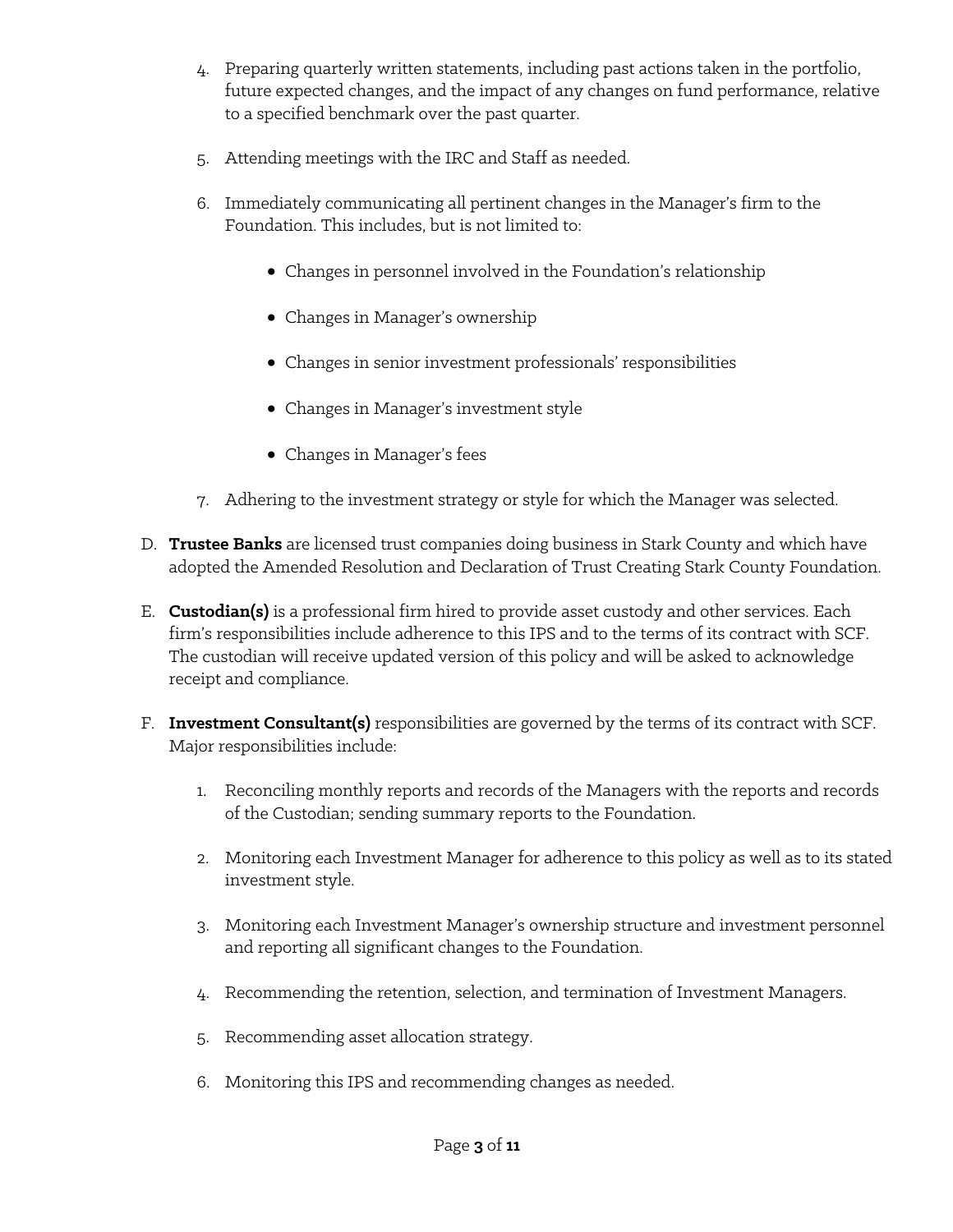- 7. Regularly attending meetings of the IRC and presenting timely reporting of Portfolio performance.
- 8. Assisting Staff and the IRC with their responsibilities.

## VI. **Asset Allocation**

The following factors govern the Foundation's asset allocation decisions:

- A. To achieve the long-term benefits of a widely diversified portfolio, the Foundation has adopted strategic targets for each asset class that it utilizes. The portfolio weight for each asset class will be maintained within minimum and maximum percentages. The current strategic asset allocation including target ranges is shown in Appendix A.
- B. Within each asset class, the Foundation seeks to earn strong risk adjusted return, when compared to a style specific benchmark after accounting for investment expenses. Investments will be diversified by investment style and strategy. Style/strategy diversification will increase the probability that the Foundation will achieve its investment goals and reduce volatility. The Foundation has adopted specific requirements and restrictions for each asset class. These are described in Appendix B.
- C. While each asset class and strategy is to be carefully selected, the focus of the investment process is always on the overall portfolio.
- D. There is significant evidence that long-term investors do not benefit from attempting to earn returns through short-term asset class forecasts or market timing.
- E. In order to achieve a rate of return that will support its spending rate while protecting the assets from inflation, the Foundation must take some investment risk.
- F. The most effective way to establish an appropriate volatility level for the portfolio is through its asset allocation (i.e. stocks, bonds, and alternative investments). Long term investment return and volatility depend on the portfolio's strategic asset allocation. In consultation with the Investment Consultant, a strategic asset allocation policy will be maintained which best balances the opportunity for achieving the investment return objectives as set forth in this policy with an appropriate volatility level.
- G. In instances where individual account balances or liquidity restrictions limit the ability of Trustee Banks to diversify to the extent of the strategic asset allocation schedule identified within this policy, Trustee Banks have the flexibility to adhere to the Foundation's strategic asset allocation on a total Trust account relationship basis rather than at the individual account level.

## VII. **Spending of Principal**

Disbursement of principal is governed by individual charitable agreements as well as by the Amended Resolution and Declaration of Trust Creating Stark Community Foundation. If there is a need to disburse principal beyond that required by the Spending Policy, the IRC will be consulted as to which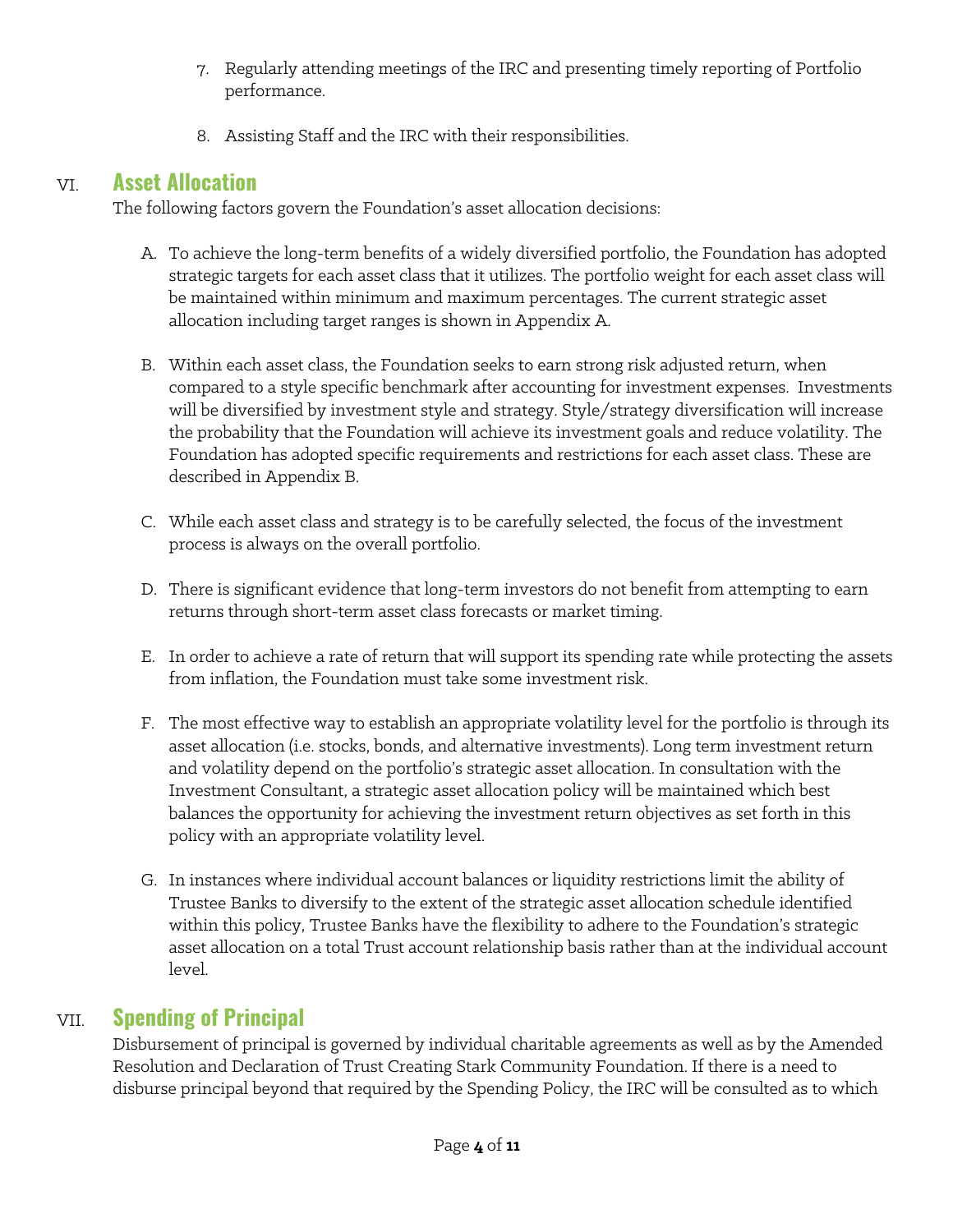assets should be sold if the disbursement of principal requires funding from more than one Investment Manager's account and/or Trustee Bank's account.

## VIII. **Administrative and Review Procedures**

The IRC will review this Policy at least annually. The IRC will review the performance of the Portfolio assets during each quarterly meeting with the assistance of its Investment Consultant and the Foundation staff. These reviews will include:

- A. Review of the Portfolio's overall asset allocation to assure compliance with the IPS.
- B. Review of the assets held in each portfolio to assure compliance with the IPS regarding investment restrictions and the consistency of the manager's strategy.
- C. Review of Portfolio performance against a specified benchmark that corresponds to the target asset allocation.
- D. Review of individual investment manager performance against an assigned style specific benchmark.
- E. Foundation Staff and the Investment Consultant will perform the above review at least monthly and report any deviations or concerns as soon as reasonably practicable to the IRC Chairman.

## IX. **Spending Policy and Time Horizon**

The Foundation is a permanent institution. As a result, it has adopted stable long-term policies that increase the likelihood of achieving the investment objectives listed in this Investment Policy Statement. These objectives begin with the Foundation Spending Policy. In order to supply the Foundation with a predictable level of funds a total return strategy has been adopted. Therefore, spending as determined under the Spending Policy may be funded from cash income from interest and dividends, proceeds from the sale of securities and cash on hand.

For each year, the Foundation Spending Policy payout for grantmaking will be 4.75% of the 20-quarter trailing average market value of the assets. New component funds will be phased in on an annual basis. In addition, an estimated 1.00% payout for administrative expenses will be required. Specific component fund restrictions may take precedence over this Spending Policy.

By December 1 of each calendar year, the Distribution Committee, with advice from its Investment Review Committee, will consider current financial market conditions, interest rates, and investment returns. The Distribution Committee will then lower, retain, or raise the Spending Rate for the succeeding calendar year, but by no more than one-quarter of one percent (0.25%). Upon review by the Investment Review Committee and action by a ¾ majority of the Distribution Committee to change by more than one-quarter of one percent because of unprecedented conditions in the financial markets, a greater incremental change may be made, but this type of action is expected to be infrequent and to be taken with careful regard.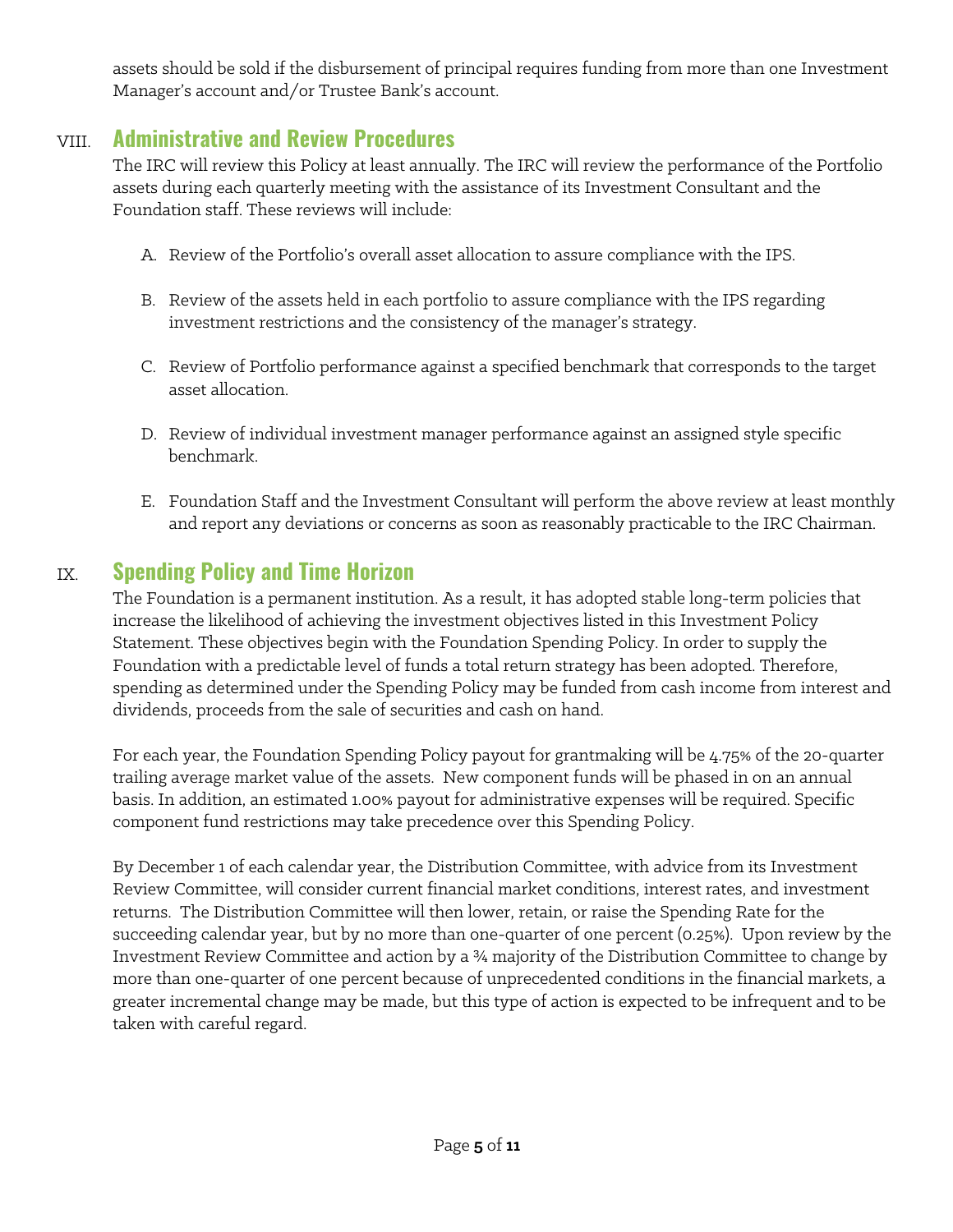## X. **Deposits/Withdrawals**

The IRC, with the advice of the Consultant, will determine the allocation of deposits and the withdrawal/liquidation of investments. If the IRC is not readily available, the Vice President for Finance of the Foundation, with the approval of the Chairman of the IRC, and with the advice of the Consultant, may determine how to allocate deposits and the withdrawal/liquidation of investments. Any action so taken will be reviewed by the IRC at its next scheduled meeting. All deposits, withdrawals, and liquidations pursuant to this paragraph must be consistent with the strategic asset allocation set forth in Appendix A to this Policy.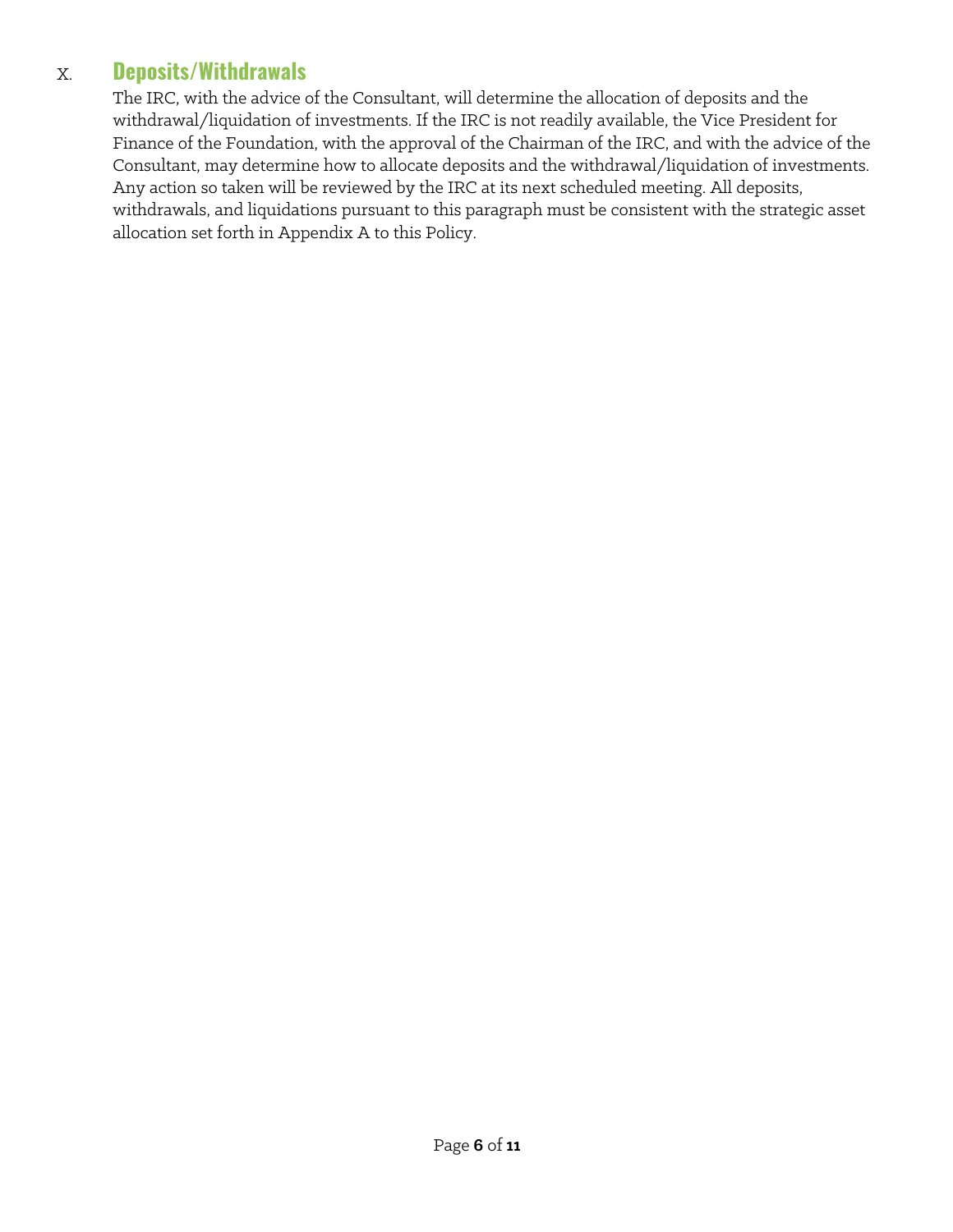#### **Stark Community Foundation Investment Policy Statement**

# **Appendix A Strategic Asset Allocation**

The Foundation has adopted the following strategic asset allocation. All figures listed here refer to an asset class's percentage of the total portfolio. The minimum and maximum weights listed here represent the acceptable allocation ranges for each asset class. Upon quarterly review, should the allocation to a particular asset class fall outside of acceptable range, the portfolio will be re-balanced so that all asset classes are within their permitted allocations.

| <b>ASSET CLASS</b>                      | <b>TARGET</b> | <b>MINIMUM</b> | <b>MAXIMUM</b> |
|-----------------------------------------|---------------|----------------|----------------|
| Core Fixed Income                       | 8.0%          | 4.0%           | 15.0%          |
| <b>Bank Loans</b>                       | 2.0%          | 0.0%           | 6.0%           |
| Emerging Market Debt                    | 3.0%          | 0.0%           | 6.0%           |
| <b>Total Fixed Income</b>               | 13.0%         | 6.0%           | 20.0%          |
|                                         |               |                |                |
| US Large-Cap Equity                     | 20.5%         | 15.5%          | 25.5%          |
| US Mid-Cap Equity                       | 6.0%          | 3.0%           | 9.0%           |
| US Small-Cap Equity                     | 6.0%          | 3.0%           | 9.0%           |
| <b>Total U.S. Equity</b>                | 32.5%         | 27.5%          | 37.5%          |
|                                         |               |                |                |
| Non-US Developed Equity                 | 14.0%         | 9.0%           | 19.0%          |
| Non-US Developed Small-Cap Equity       | 2.5%          | 0.0%           | 5.0%           |
| Non-US Emerging Equity                  | 5.0%          | 2.0%           | 8.0%           |
| <b>Total Non-U.S. Equity</b>            | 21.5%         | 16.5%          | 26.5%          |
|                                         |               |                |                |
| Defensive Equity                        | 5.0%          | 0.0%           | 10.0%          |
| <b>Total Alternative Investments</b>    | 5.0%          | 0.0%           | 10.0%          |
|                                         |               |                |                |
| Real Estate                             | 8.0%          | 0.0%           | 13.0%          |
| Infrastructure                          | 5.0%          | 0.0%           | 10.0%          |
| <b>Total Real Assets</b>                | 13.0%         | 0.0%           | 20.0%          |
|                                         |               |                |                |
| Private Equity                          | 10.0%         | 0.0%           | 15.0%          |
| Private Debt                            | 5.0%          | 0.0%           | 10.0%          |
| <b>Total Private Market Investments</b> | 15.0%         | 0.0%           | 25.0%          |
|                                         |               |                |                |
| <b>TOTAL</b>                            | 100.0%        |                |                |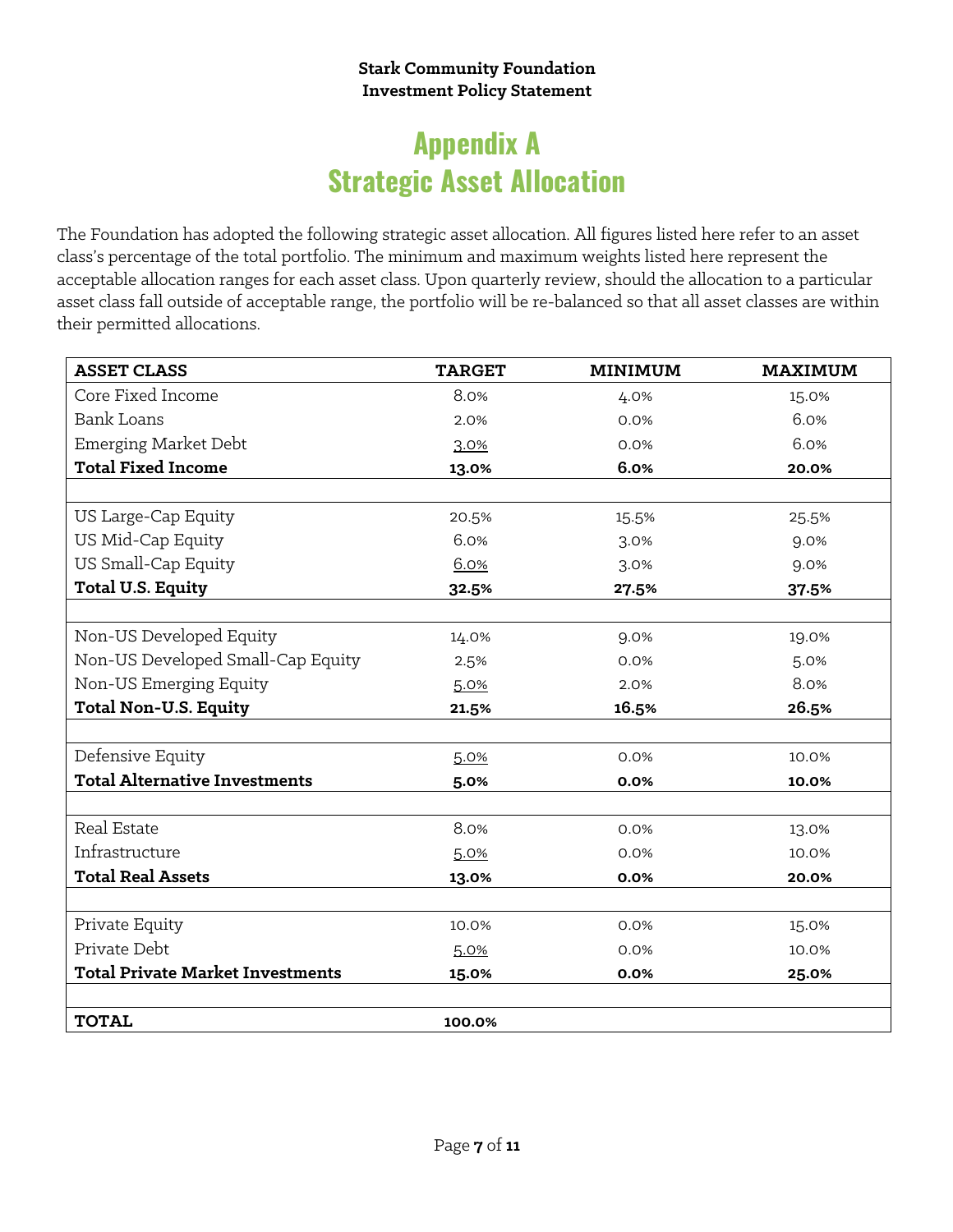# **Appendix B Asset Class Definitions/Guidelines**

#### **Domestic Equity – Separately Managed Accounts**

- 1. The domestic equity portfolio will be diversified according to economic sector, industry, number of holdings and other investment characteristics. However, it is recognized that any actively managed portfolio will not be as diversified as the market. To produce overall diversification, equity managers will be selected to employ different management strategies that together achieve the desired degree of diversification.
- 2. Domestic equity managers are permitted to hold up to 10% of their portfolio in American Depository Receipts ("ADRs") or foreign domiciled companies whose equity securities are traded in US markets.
- 3. No more than 5% at cost or 10% at market of a manager's portfolio may be held in the securities of a single issuer. If it exceeds the 10% threshold, the investment manager must either pare back the position or inform SCF in writing as to why the position should be over-weighted.
- 4. Each manager's equity exposure to any one industry group may not exceed +/-15% of their agreed benchmark's allocation. An industry group is defined to be one of the recognized sub-industry groups according to MSCI's Global Industry Classification Standard (GICS).
- 5. Short selling of securities is prohibited. This restriction does not apply to alternative investment managers.
- 6. Derivative instruments such as financial futures and options may not be used without the prior approval of the Foundation's IRC. This restriction does not apply to alternative investment managers.
- 7. A manager may only deviate from these guidelines with advance written permission of the Foundation's IRC.

#### **International Equity – Separately Managed Accounts**

The following definitions may be used to distinguish between developed and emerging international securities.

International Developed Equity: Listed equity securities traded on developed non-U.S. markets. Developed markets are defined as those included in Morgan Stanley's EAFE index plus Canada.

Emerging Markets Equity: Listed equity securities traded on emerging, non-U.S. markets. The definition of emerging markets shall correspond with country inclusion in the MSCI Emerging Markets benchmark.

All restrictions listed above for Domestic Equity, other than item number two (ADRs), also applies to International Equity with the following additions and modifications:

1. Managers must hold securities in a minimum of three countries at all times. Exceptions include investment managers with a mandate to pursue investments in only one country.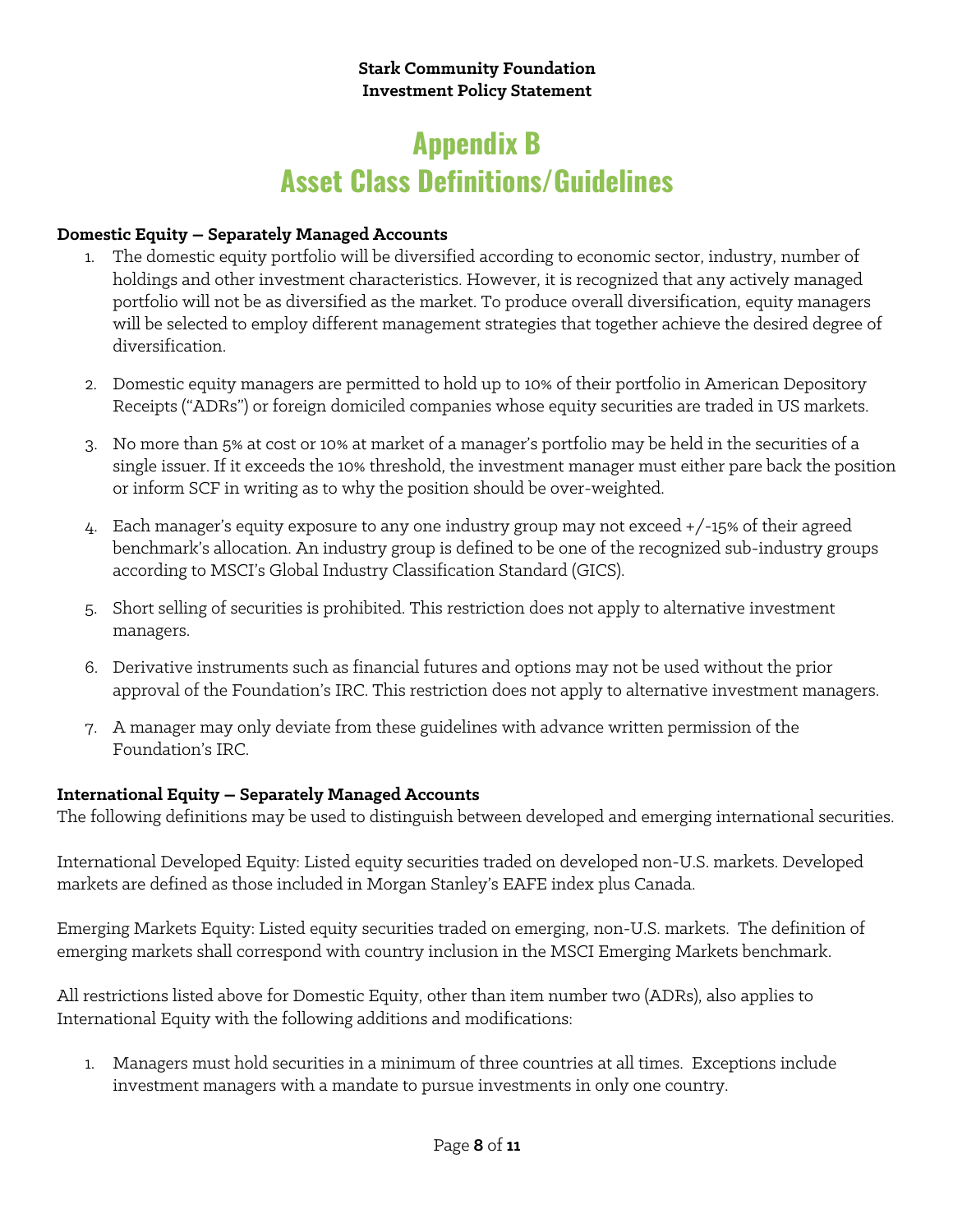- 2. Each portfolio's equity exposure to any one country other than the U.S. may not exceed +/-15% of the assigned benchmark exposure. Exceptions include investment managers with a mandate to pursue investments in only one country.
- 3. Currency exposure may only be hedged back to the US dollar. The decision to hedge is left to the manager's discretion. Derivative instruments may be used to achieve currency hedging as permitted under this policy.

#### **Core U.S. Fixed Income – Separately Managed Accounts**

- 1. The duration of a manager's portfolio should be within 70% and 130% of the duration of their market benchmark.
- 2. Managers are permitted to invest in the following classes of fixed income securities:
	- Bonds or notes issued by the U.S. Government or a U.S. Government Agency backed by the full faith and credit of the US Government
	- Mortgage-backed securities
	- Corporate bonds issued in the U.S. and denominated in U.S. dollars
	- Asset-backed and CMBS securities
	- Municipal bonds (capped at 10% of the portfolio)
- 3. Fixed Income managers are expected to maintain an average quality rating for their convertible corporate bonds that does not fall below a composite rating of BBB, or equivalent, and a composite rating of A for straight corporate bonds, as rated by the major rating agencies. Securities downgraded to below investment grade range may be held at the manager's discretion, yet must be immediately reported to the client and consultant, and cannot exceed 5% of the total portfolio. The higher rating will be considered for issues that have received a split rating from the various credit rating agencies.
- 4. No more than 10% at market of a manager's portfolio may be held in the securities of a single corporate issuer. This restriction does not apply to securities issued by the U.S. Government or a U.S. Government Agency backed by the full faith and credit of the U.S. Government.
- 5. The portfolio's fixed income exposure to any specific industry group may not exceed +/- 30% of the assigned benchmark exposure.
- 6. Derivative instruments may be utilized by a manager in order obtain more efficient exposure to a specific type of security. However, at no time, may derivative instruments be used to leverage the portfolio. In addition, it is expected that a manager will have thoroughly tested the behavior of the derivative instrument under a variety of market conditions before purchasing the security for the portfolio.
- 7. The diversification of fixed income securities by maturity, sector, and geography is the responsibility of the Investment Manager.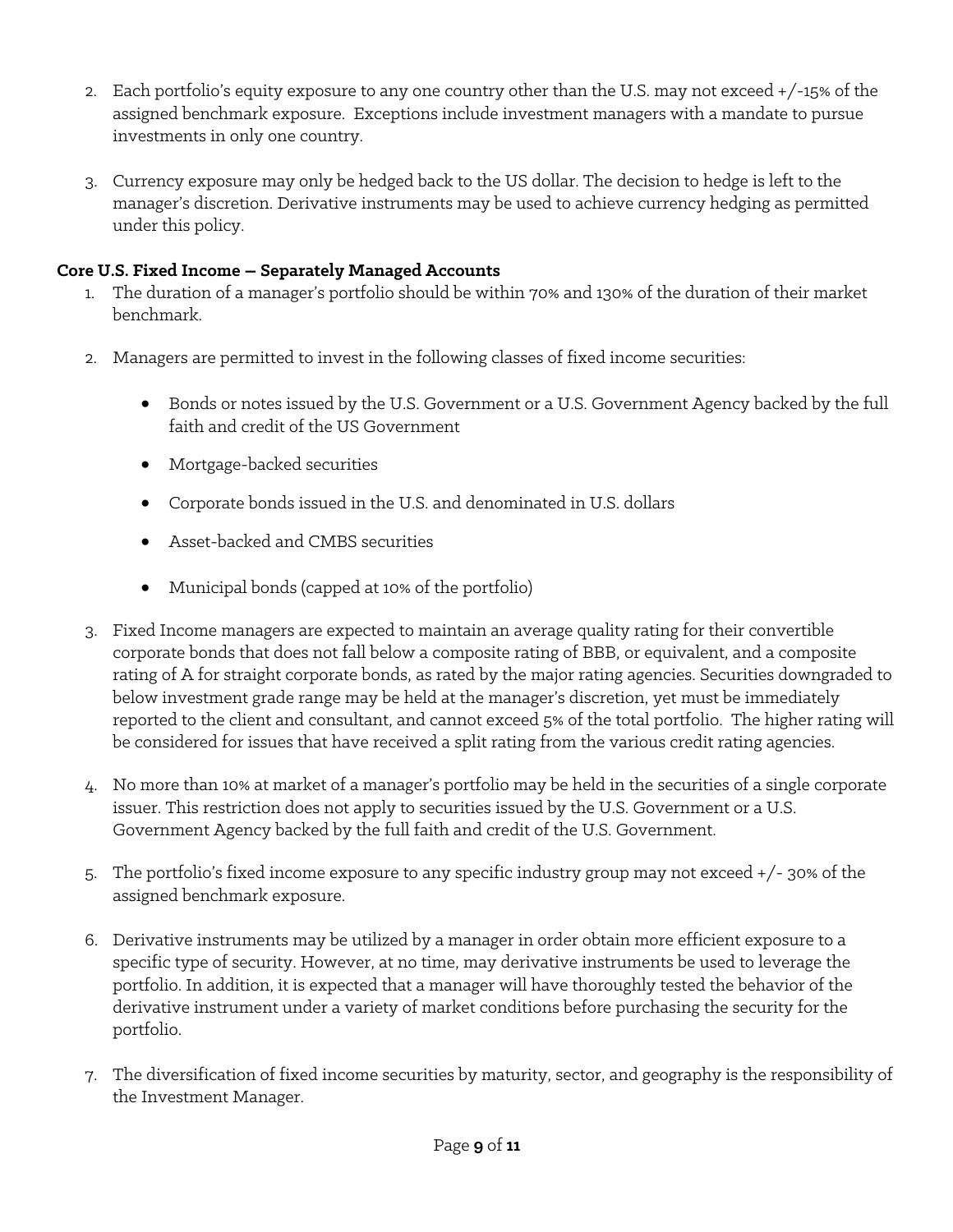#### **Non-Traditional Investments**

In order to enhance portfolio results, the Foundation may elect to invest in non-traditional investment strategies, including, but not limited to hedge funds, private equity and debt, and real assets. These investments are made with the intention of raising portfolio returns and/or lowering total volatility. In most cases, these investments will be implemented via limited partnerships. Therefore, restrictions are established by the offering documents for each partnership.

#### **Collective Investment Vehicles**

Like alternative investments, traditional investments may be made through collective fund structures, including but not limited to mutual funds, commingled funds, LPs, and LLCs. Any investment pursued through a collective investment vehicle structure must adhere to the written objective and guidelines as stated in the prospectus, contract, offering memorandum, private placement memorandum, or other such governing document.

All investment managers who manage separate accounts on behalf of the Foundation must acknowledge receipt of the guidelines and restrictions contained herein.